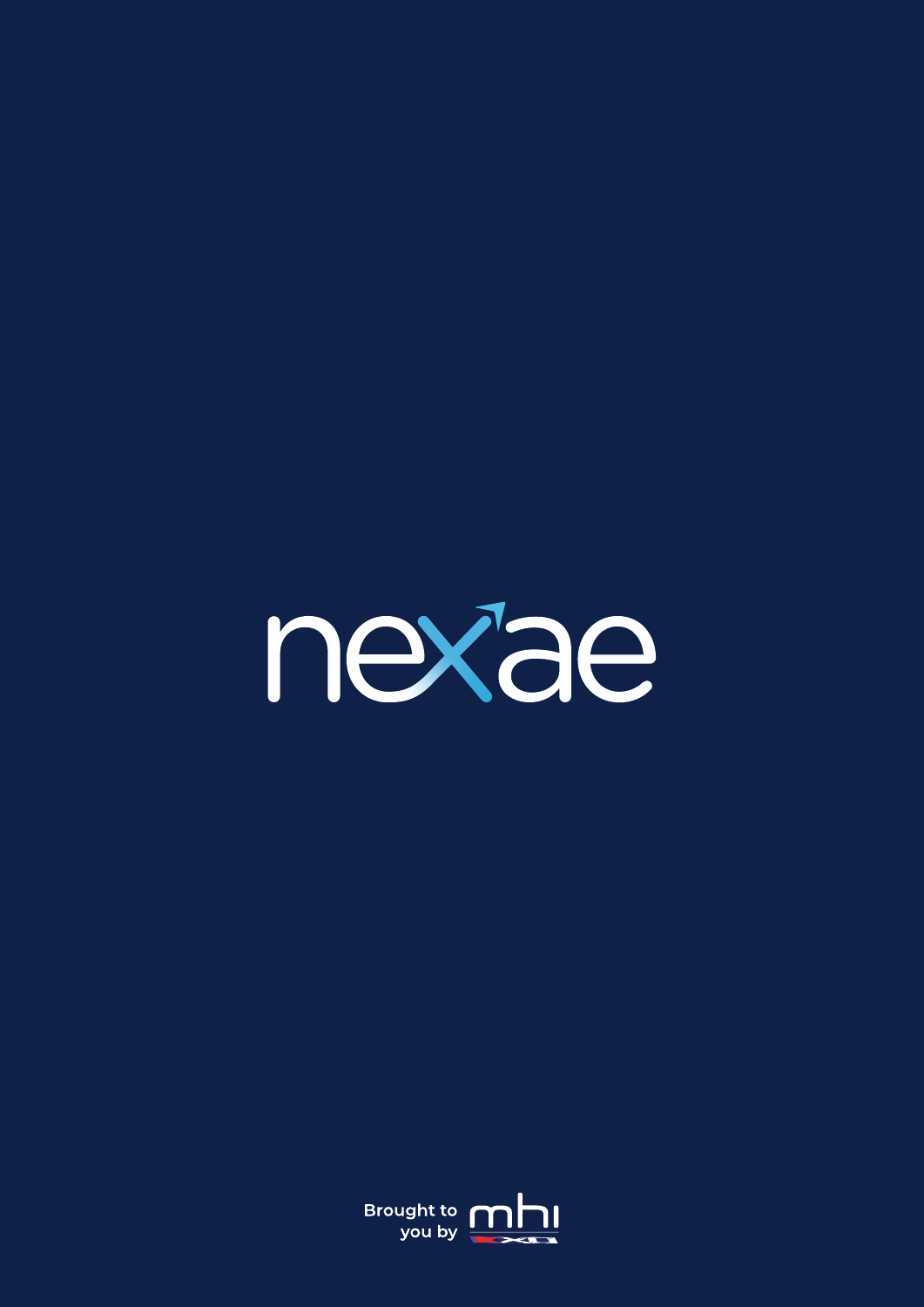This privacy policy applies between you, the User of this Website, and Nexae, an application of Mail Handling International Limited, the owner and provider of this Website. Nexae, an application of Mail Handling International Limited takes the privacy of your information very seriously. This privacy policy applies to our use of any and all Data collected by us or provided by you in relation to your use of the Website.

This privacy policy should be read alongside, and in addition to, our Terms and Conditions, which can be found at: https://www.nexae.co.uk/terms-and-conditions.

Please read this privacy policy carefully.

## **Definitions and Interpretation**

| <b>Data</b>                                                                                      | collectively all information that you submit to Nexae, an application of Mail<br>Handling International Limited via the Website. This definition incorporates,<br>where applicable, the definitions provided in the Data Protection Laws;                                                                                                                                                                          |
|--------------------------------------------------------------------------------------------------|--------------------------------------------------------------------------------------------------------------------------------------------------------------------------------------------------------------------------------------------------------------------------------------------------------------------------------------------------------------------------------------------------------------------|
| <b>Cookies</b>                                                                                   | a small text file placed on your computer by this Website when you visit<br>certain parts of the Website and/or when you use certain features of the<br>Website. Details of the cookies used by this Website are set out in the clause<br>below (Cookies);                                                                                                                                                         |
| <b>Data Protection</b><br>Laws                                                                   | any applicable law relating to the processing of personal Data, including but<br>not limited to the GDPR, and any national implementing and supplementary<br>laws, regulations and secondary legislation;                                                                                                                                                                                                          |
| <b>GDPR</b>                                                                                      | the UK General Data Protection Regulation;                                                                                                                                                                                                                                                                                                                                                                         |
| Nexae, an<br>application of<br><b>Mail Handling</b><br><b>International</b><br>Limited, we or us | Nexae, an application of Mail Handling International Limited, a company<br>incorporated in England and Wales with registered number 03241562 whose<br>registered office is at 82 Feeder Road, Bristol, BS20TQ;                                                                                                                                                                                                     |
| <b>UK and EU</b><br><b>Cookie Law</b>                                                            | the Privacy and Electronic Communications (EC Directive) Regulations 2003<br>as amended by the Privacy and Electronic Communications (EC Directive)<br>(Amendment) Regulations 2011 & the Privacy and Electronic Communications<br>(EC Directive) (Amendment) Regulations 2018;                                                                                                                                    |
| <b>User or you</b>                                                                               | any third party that accesses the Website and is not either (i) employed by Nexae,<br>an application of Mail Handling International Limited and acting in the course of<br>their employment or (ii) engaged as a consultant or otherwise providing services<br>to Nexae, an application of Mail Handling International Limited and accessing the<br>Website in connection with the provision of such services; and |
| <b>Website</b>                                                                                   | the website that you are currently using, www.nexae.co.uk, and any sub-domains<br>of this site unless expressly excluded by their own terms and conditions.                                                                                                                                                                                                                                                        |

**1.** In this privacy policy, the following definitions are used: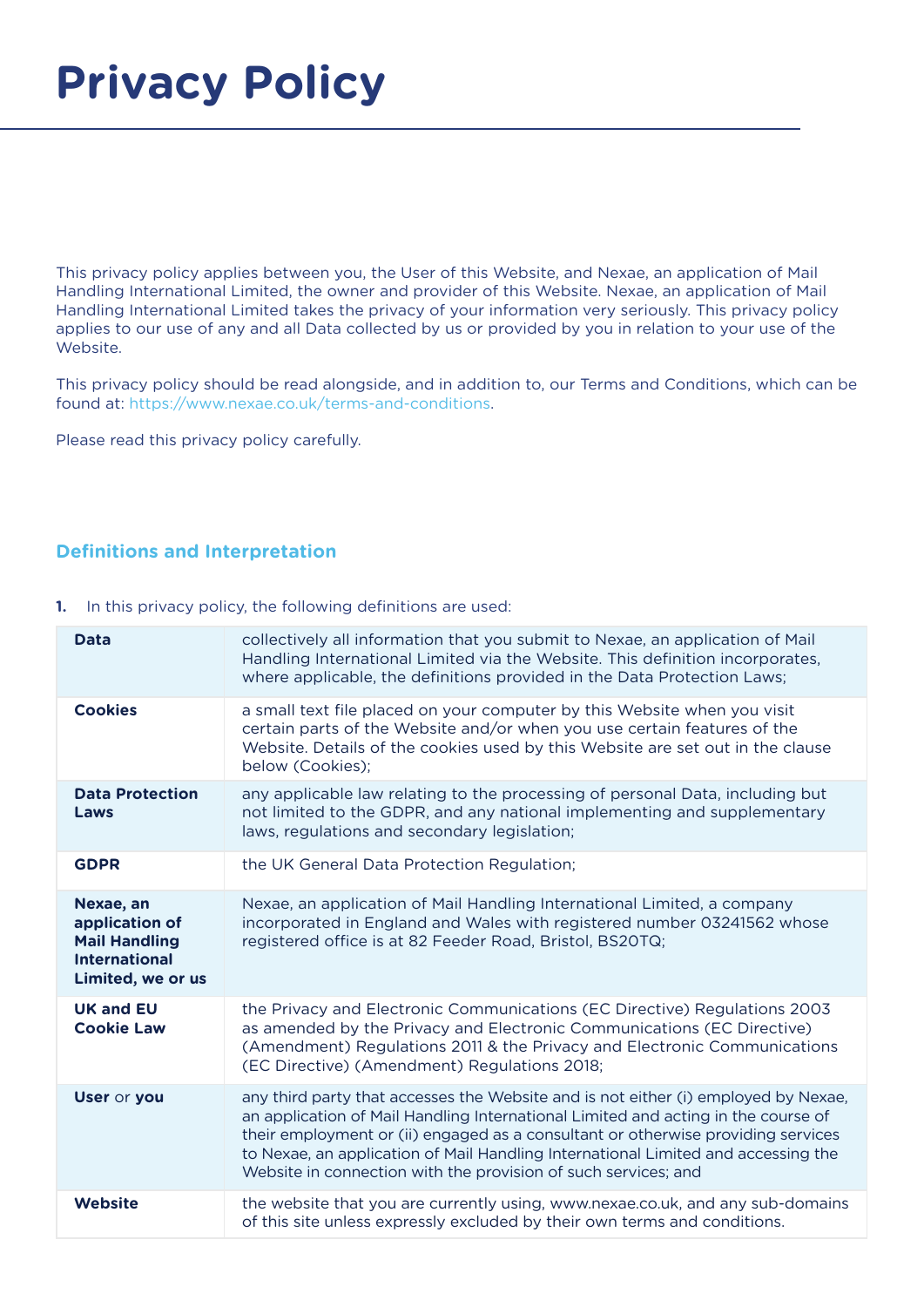- **2.** In this privacy policy, unless the context requires a different interpretation:
	- a. the singular includes the plural and vice versa;
	- b. references to sub-clauses, clauses, schedules or appendices are to sub-clauses, clauses, schedules or appendices of this privacy policy;
	- c. a reference to a person includes firms, companies, government entities, trusts and partnerships;
	- d. "including" is understood to mean "including without limitation";
	- e. reference to any statutory provision includes any modification or amendment of it;
	- f. the headings and sub-headings do not form part of this privacy policy.

## **Scope of this Privacy Policy**

- **3.** This privacy policy applies only to the actions of Nexae, an application of Mail Handling International Limited and Users with respect to this Website. It does not extend to any websites that can be accessed from this Website including, but not limited to, any links we may provide to social media websites.
- **4.** For purposes of the applicable Data Protection Laws, Nexae, an application of Mail Handling International Limited is the "data controller". This means that Nexae, an application of Mail Handling International Limited determines the purposes for which, and the manner in which, your Data is processed.

## **Data Collected**

- **5.** We may collect the following Data, which includes personal Data, from you:
	- a. name;
	- b. job title;
	- c. contact Information such as email addresses and telephone numbers;
	- d. financial information such as credit / debit card numbers;
	- e. IP address (automatically collected);
	- f. web browser type and version (automatically collected);
	- g. operating system (automatically collected);
	- h. a list of URLs starting with a referring site, your activity on this Website, and the site you exit to (automatically collected);

in each case, in accordance with this privacy policy.

## **How we Collect Data**

- **6.** We collect Data in the following ways:
	- a. data is given to us by you; and
	- b. data is collected automatically.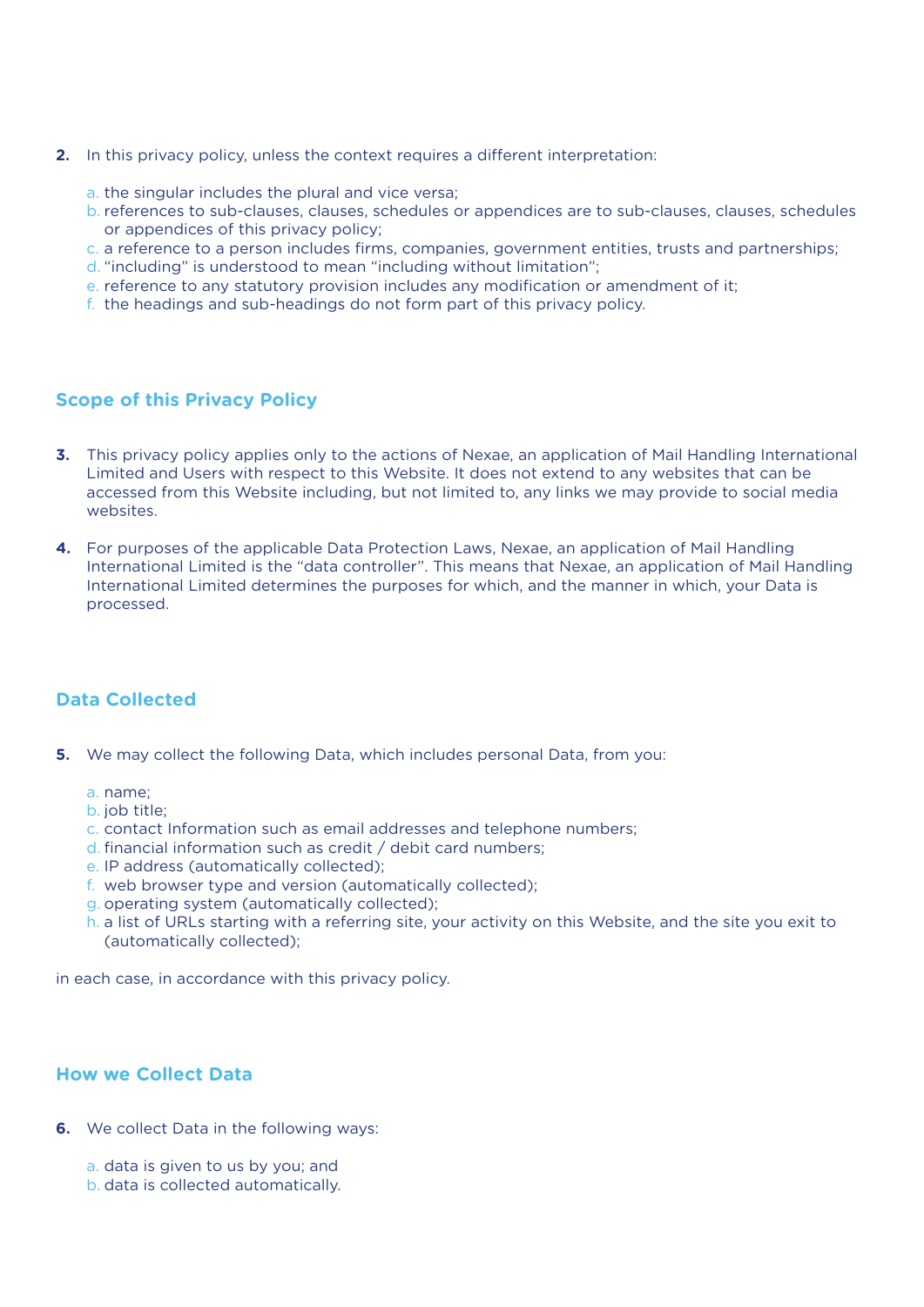# **Data that is Given to us by you**

- **7.** Nexae, an application of Mail Handling International Limited will collect your Data in a number of ways, for example:
	- a. when you contact us through the Website, by telephone, post, e-mail or through any other means;
	- b. when you register with us and set up an account to receive our products/services;
	- c. when you complete surveys that we use for research purposes (although you are not obliged to respond to them);
	- d. when you make payments to us, through this Website or otherwise;
	- e. when you elect to receive marketing communications from us;
	- f. when you use our services;

in each case, in accordance with this privacy policy.

## **Data that is Collected Automatically**

- **8.** To the extent that you access the Website, we will collect your Data automatically, for example:
	- a. we automatically collect some information about your visit to the Website. This information helps us to make improvements to Website content and navigation, and includes your IP address, the date, times and frequency with which you access the Website and the way you use and interact with its content.
	- b. we will collect your Data automatically via cookies, in line with the cookie settings on your browser. For more information about cookies, and how we use them on the Website, see the section below, headed "Cookies".

### **Our use of Data**

- **9.** Any or all of the above Data may be required by us from time to time in order to provide you with the best possible service and experience when using our Website. Specifically, Data may be used by us for the following reasons:
	- a. internal record keeping;
	- b. improvement of our products / services;
	- c. transmission by email of marketing materials that may be of interest to you;
	- d. contact for market research purposes which may be done using email, telephone, fax or mail. Such information may be used to customise or update the Website;

in each case, in accordance with this privacy policy.

**10.** We may use your Data for the above purposes if we deem it necessary to do so for our legitimate interests. If you are not satisfied with this, you have the right to object in certain circumstances (see the section headed "Your rights" below).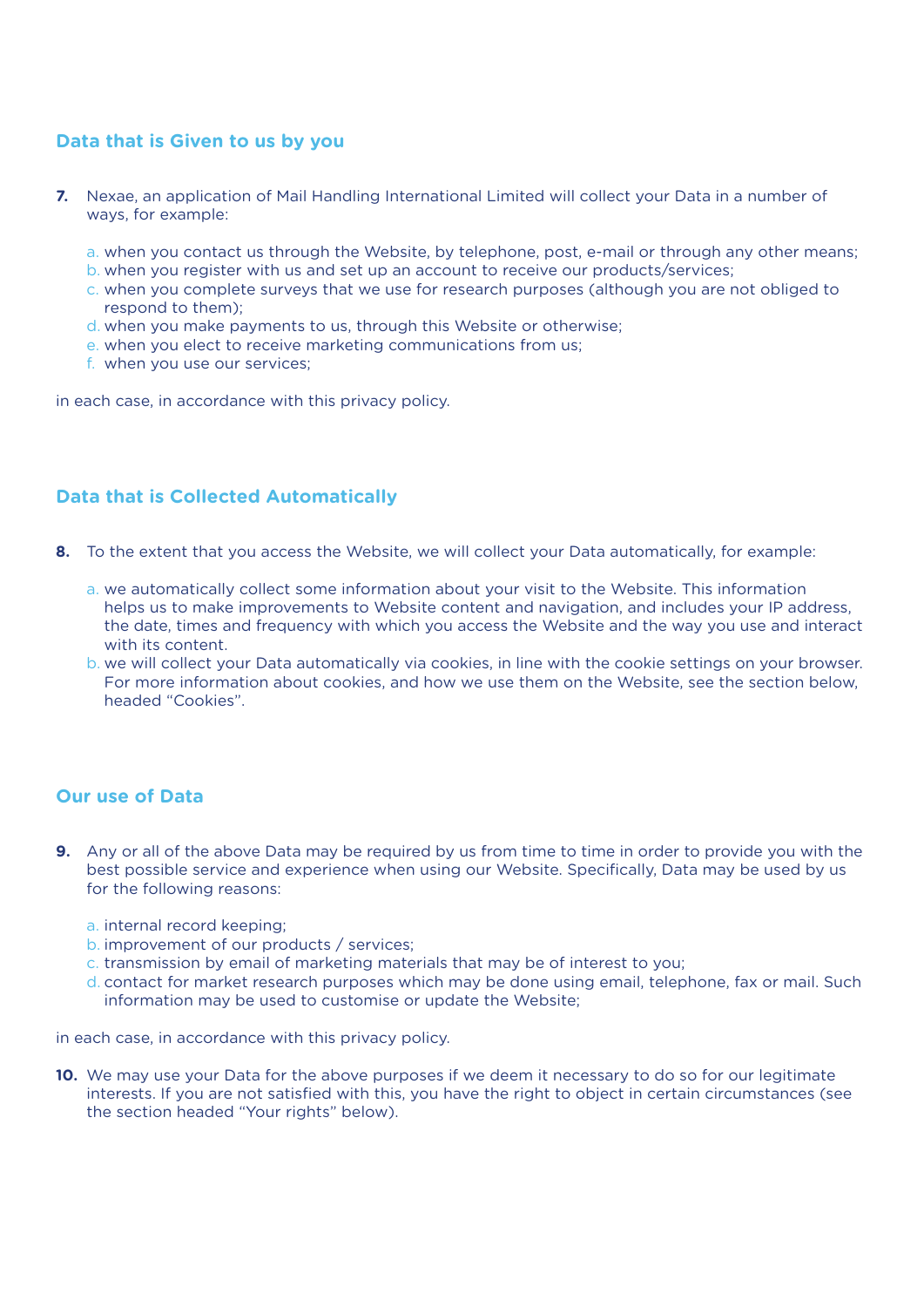- **11.** For the delivery of direct marketing to you via e-mail, we'll need your consent, whether via an opt-in or soft-opt-in:
	- a. soft opt-in consent is a specific type of consent which applies when you have previously engaged with us (for example, you contact us to ask us for more details about a particular product/service, and we are marketing similar products/services). Under "soft opt-in" consent, we will take your consent as given unless you opt-out.
	- b. for other types of e-marketing, we are required to obtain your explicit consent; that is, you need to take positive and affirmative action when consenting by, for example, checking a tick box that we'll provide.
	- c. if you are not satisfied with our approach to marketing, you have the right to withdraw consent at any time. To find out how to withdraw your consent, see the section headed "Your rights" below.
- **12.** When you register with us and set up an account to receive our services, the legal basis for this processing is the performance of a contract between you and us and/or taking steps, at your request, to enter into such a contract.

### **Who we Share Data with**

- **13.** We may share your Data with the following groups of people for the following reasons:
	- a. our employees, agents and/or professional advisors to obtain advice on the services we are offering;
	- b. relevant authorities to facilitate the detection of crime or the collection of taxes or duties; in each case, in accordance with this privacy policy.

### **Keeping Data Secure**

- **14.** We will use technical and organisational measures to safeguard your Data, for example:
	- a. access to your account is controlled by a password and a user name that is unique to you.
	- b. we store your Data on secure servers.
	- c. payment details are encrypted using SSL technology (typically you will see a lock icon or green address bar (or both) in your browser when we use this technology.
- **15.** We are certified to ISO 27001. This family of standards helps us manage your Data and keep it secure.
- **16.** Technical and organisational measures include measures to deal with any suspected data breach. If you suspect any misuse or loss or unauthorised access to your Data, please let us know immediately by contacting us via this e-mail address: clientservices@mhi.co.
- **17.** If you want detailed information from Get Safe Online on how to protect your information and your computers and devices against fraud, identity theft, viruses and many other online problems, please visit www.getsafeonline.org. Get Safe Online is supported by HM Government and leading businesses.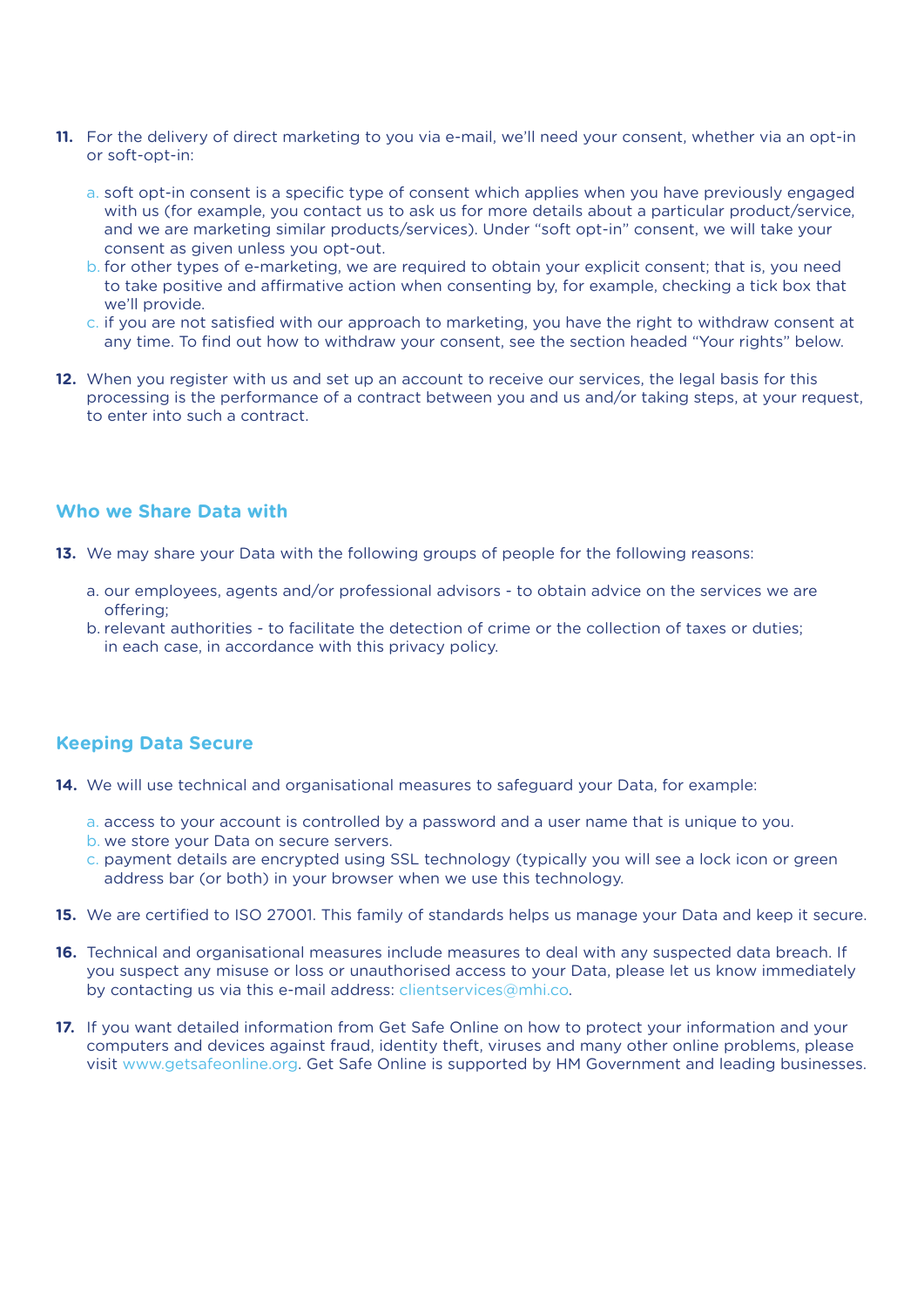### **Data Retention**

- **18.** Unless a longer retention period is required or permitted by law, we will only hold your Data on our systems for the period necessary to fulfil the purposes outlined in this privacy policy or until you request that the Data be deleted.
- **19.** Even if we delete your Data, it may persist on backup or archival media for legal, tax or regulatory purposes.

#### **Your Rights**

- **20**. You have the following rights in relation to your Data:
	- a. Right to access the right to request (i) copies of the information we hold about you at any time, or (ii) that we modify, update or delete such information. If we provide you with access to the information we hold about you, we will not charge you for this, unless your request is "manifestly unfounded or excessive." Where we are legally permitted to do so, we may refuse your request. If we refuse your request, we will tell you the reasons why.
	- b. Right to correct the right to have your Data rectified if it is inaccurate or incomplete.
	- c. Right to erase the right to request that we delete or remove your Data from our systems.
	- d. Right to restrict our use of your Data the right to "block" us from using your Data or limit the way in which we can use it.
	- e. Right to data portability the right to request that we move, copy or transfer your Data.
	- f. Right to object the right to object to our use of your Data including where we use it for our legitimate interests.
- **21.** To make enquiries, exercise any of your rights set out above, or withdraw your consent to the processing of your Data (where consent is our legal basis for processing your Data), please contact us via this e-mail address: clientservices@mhi.co.
- **22.** If you are not satisfied with the way a complaint you make in relation to your Data is handled by us, you may be able to refer your complaint to the relevant data protection authority. For the UK, this is the Information Commissioner's Office (ICO). The ICO's contact details can be found on their website at https://ico.org.uk/.
- **23.** It is important that the Data we hold about you is accurate and current. Please keep us informed if your Data changes during the period for which we hold it.

## **Links to Other Websites**

**24.** This Website may, from time to time, provide links to other websites. We have no control over such websites and are not responsible for the content of these websites. This privacy policy does not extend to your use of such websites. You are advised to read the privacy policy or statement of other websites prior to using them.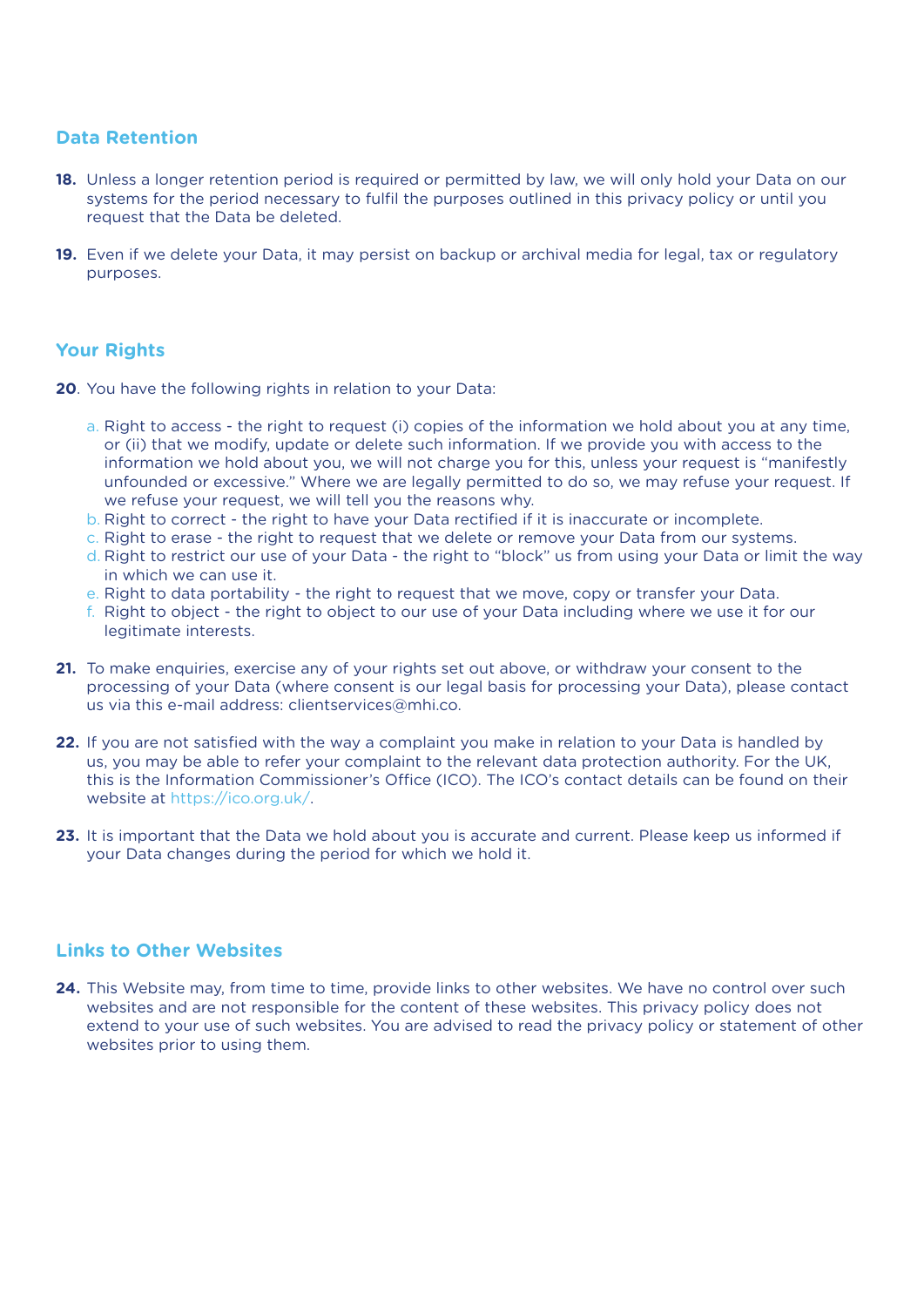## **Changes of Business Ownership and Control**

- **25.** Nexae, an application of Mail Handling International Limited may, from time to time, expand or reduce our business and this may involve the sale and/or the transfer of control of all or part of Nexae, an application of Mail Handling International Limited. Data provided by Users will, where it is relevant to any part of our business so transferred, be transferred along with that part and the new owner or newly controlling party will, under the terms of this privacy policy, be permitted to use the Data for the purposes for which it was originally supplied to us.
- **26.** We may also disclose Data to a prospective purchaser of our business or any part of it.
- **27.** In the above instances, we will take steps with the aim of ensuring your privacy is protected.

#### **Cookies**

- **28.** This Website may place and access certain Cookies on your computer. Nexae, an application of Mail Handling International Limited uses Cookies to improve your experience of using the Website and to improve our range of services. Nexae, an application of Mail Handling International Limited has carefully chosen these Cookies and has taken steps to ensure that your privacy is protected and respected at all times.
- **29.** All Cookies used by this Website are used in accordance with current UK and EU Cookie Law.
- **30.** Before the Website places Cookies on your computer, you will be presented with a message bar requesting your consent to set those Cookies. By giving your consent to the placing of Cookies, you are enabling Nexae, an application of Mail Handling International Limited to provide a better experience and service to you. You may, if you wish, deny consent to the placing of Cookies; however certain features of the Website may not function fully or as intended.
- **31.** This Website may place the following Cookies:

| <b>Type of cookie</b>          | <b>Purpose</b>                                                                                                                                                                                                                                                                                                     |
|--------------------------------|--------------------------------------------------------------------------------------------------------------------------------------------------------------------------------------------------------------------------------------------------------------------------------------------------------------------|
| Strictly necessary cookies     | These are cookies that are required for the<br>operation of the Website. They include, for<br>example, cookies that enable you to log into<br>secure areas of the Website, use a shopping<br>cart or make use of e-billing services.                                                                               |
| Analytical/performance cookies | These cookies allow us to recognise and count<br>the number of visitors and to see how visitors<br>move around our Website when they are using<br>it. This helps us to improve the way our Website<br>works, for example, by ensuring that users are<br>finding what they are looking for easily.                  |
| <b>Functionality cookies</b>   | These are used to recognise you when you<br>return to our Website. This enables us to<br>personalise our content for you, greet you by<br>name and remember your preferences (for<br>example, your choice of language or region). By<br>using the Website, you agree to our placement<br>of functionality cookies. |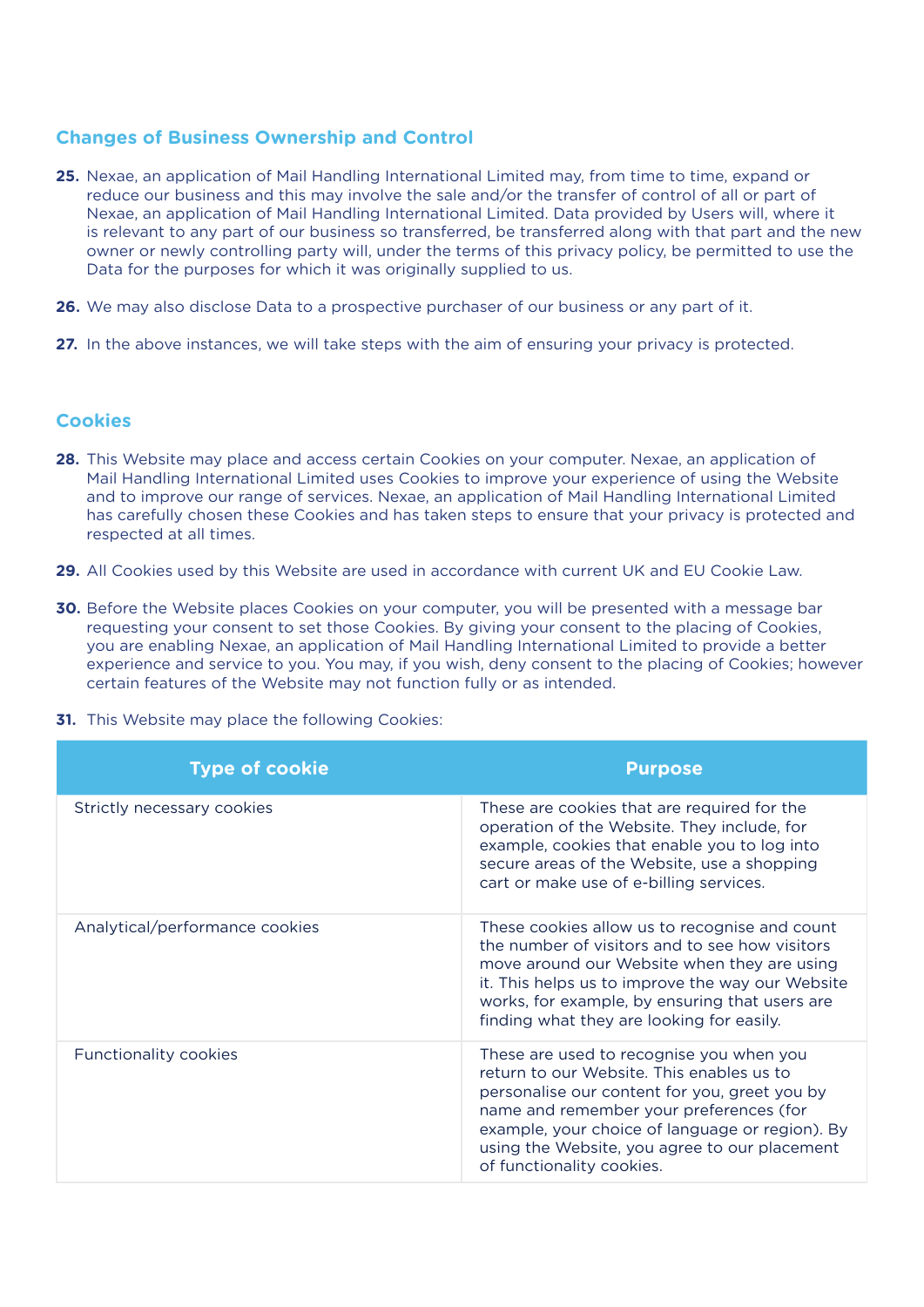- **32.** You can find a list of Cookies that we use in the Cookies Schedule.
- **33.** You can choose to enable or disable Cookies in your internet browser. By default, most internet browsers accept Cookies but this can be changed. For further details, please see the help menu in your internet browser. You can switch off Cookies at any time, however, you may lose any information that enables you to access the Website more quickly and efficiently.
- **34.** You can choose to delete Cookies at any time; however, you may lose any information that enables you to access the Website more quickly and efficiently including, but not limited to, personalisation settings.
- **35.** It is recommended that you ensure that your internet browser is up-to-date and that you consult the help and guidance provided by the developer of your internet browser if you are unsure about adjusting your privacy settings.
- **36.** For more information generally on cookies, including how to disable them, please refer to aboutcookies.org. You will also find details on how to delete cookies from your computer.

### **General**

- **37.** You may not transfer any of your rights under this privacy policy to any other person. We may transfer our rights under this privacy policy where we reasonably believe your rights will not be affected.
- **38.** If any court or competent authority finds that any provision of this privacy policy (or part of any provision) is invalid, illegal or unenforceable, that provision or part-provision will, to the extent required, be deemed to be deleted, and the validity and enforceability of the other provisions of this privacy policy will not be affected.
- **39.** Unless otherwise agreed, no delay, act or omission by a party in exercising any right or remedy will be deemed a waiver of that, or any other, right or remedy.
- **40.** This Agreement will be governed by and interpreted according to the law of England and Wales. All disputes arising under the Agreement will be subject to the exclusive jurisdiction of the English and Welsh courts.

### **Changes to this Privacy Policy**

**41.** Nexae, an application of Mail Handling International Limited reserves the right to change this privacy policy as we may deem necessary from time to time or as may be required by law. Any changes will be immediately posted on the Website and you are deemed to have accepted the terms of the privacy policy on your first use of the Website following the alterations. You may contact Nexae, an application of Mail Handling International Limited by email at clientservices@mhi.co.

This privacy policy was created on 03 January 2022.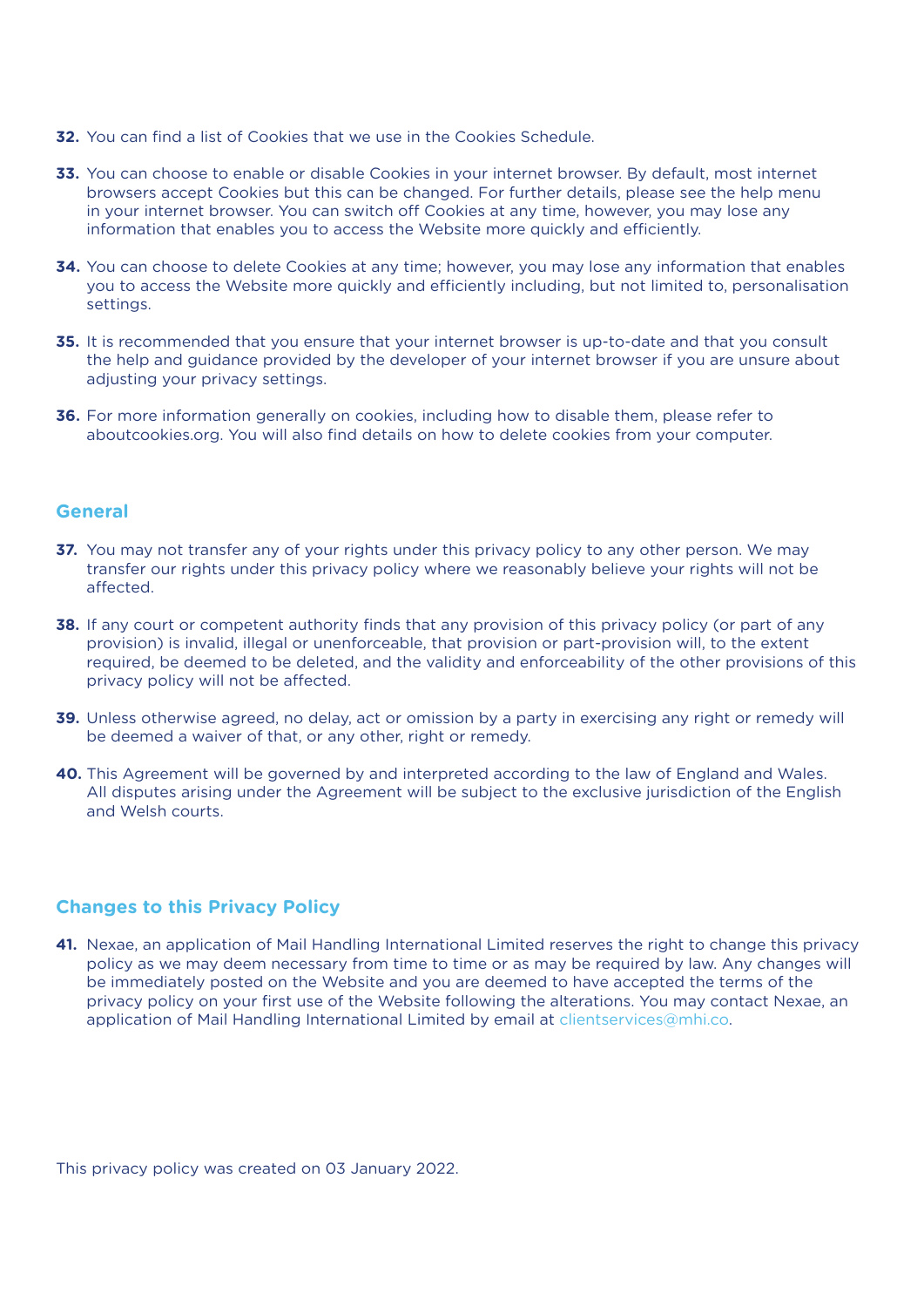# **Cookies**

Below is a list of the cookies that we use. We have tried to ensure this is complete and up to date, but if you think that we have missed a cookie or there is any discrepancy, please let us know.

## **Strictly Necessary**

We use the following strictly necessary cookies:

| <b>Description</b>        | <b>Purpose</b>                                                                                                                                              |
|---------------------------|-------------------------------------------------------------------------------------------------------------------------------------------------------------|
| .AspNet.ApplicationCookie | Keeps user account information: Token, Client<br>Id, Portal Id, User name, First Name, Last<br>Name, Live or Test account, Has Integrations,<br>Remember Me |
| ASP.NET SessionId         | Used to identity the users session on the server                                                                                                            |
| cookieconsent status      | Remember whether the user has acknowledged<br>the cookie policy                                                                                             |

## **Functionality**

We use the following functionality cookies:

| <b>Description</b>   | <b>Purpose</b>                                                     |
|----------------------|--------------------------------------------------------------------|
| ClosedSettingsAlert  | Whether the user has closed the settings<br>warning message        |
| ClosedDitheringAlert | Whether the user has closed the label dithering<br>warning message |

# **Analytical/Performance**

We use the following analytical/performance cookies:

| <b>Description</b>     | <b>Purpose</b>                                                                                                             |
|------------------------|----------------------------------------------------------------------------------------------------------------------------|
| gid                    | Google analytics - Used to differentiate users                                                                             |
| ga                     | Google analytics - Used to differentiate users                                                                             |
| gat gtag UA 19708815 9 | Google Analytics - Used to limit the percentage<br>of requests. It compiles information about how<br>visitors use the site |